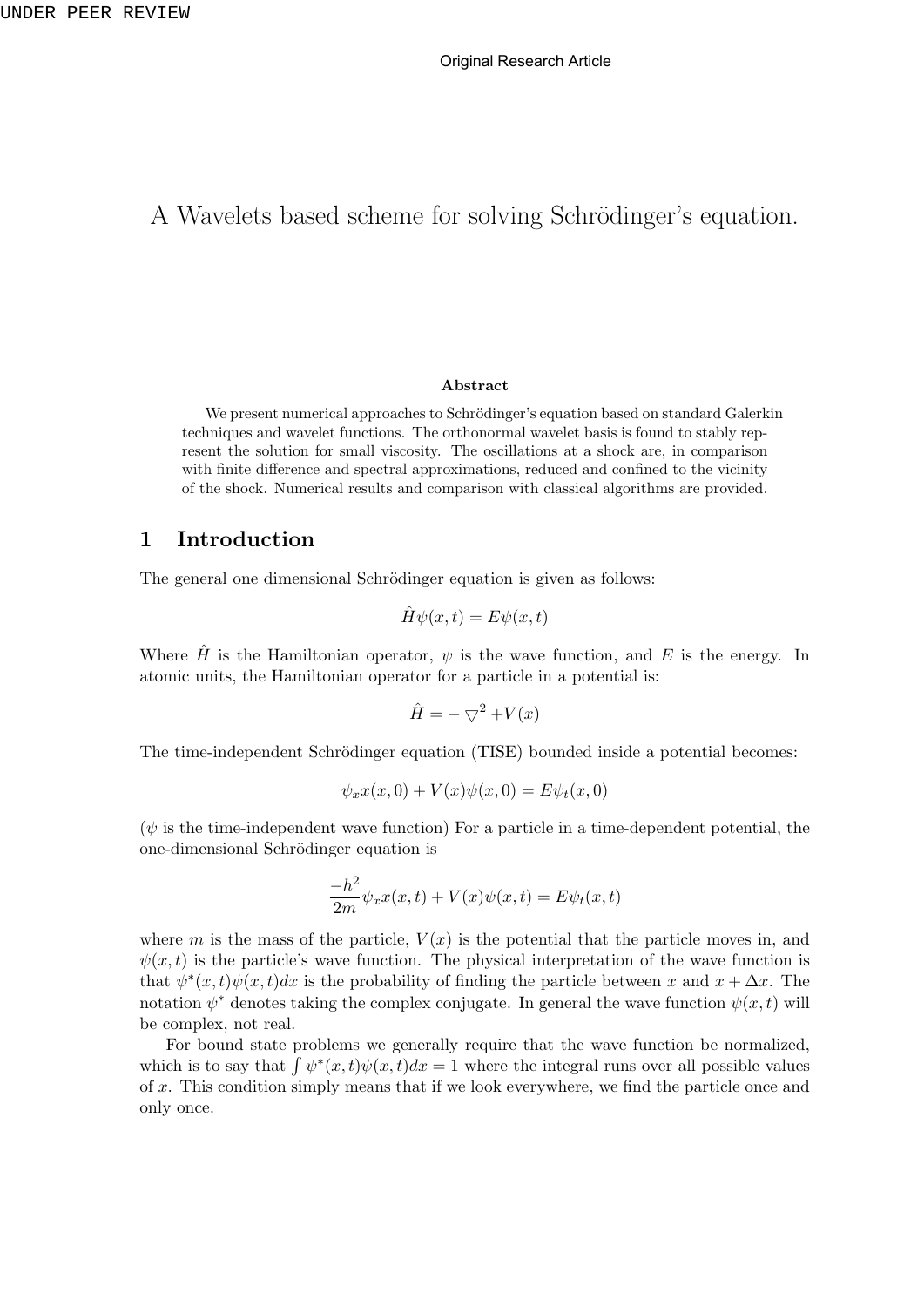In quantum mechanics a particle does not have a definite position (at least not until we measure the particles position) but only has a probability of being found at a position. If we have a million hydrogen atoms all in the ground state and we measure the position of the electron in all million atoms, we will get a different answer for each atom. It does not make sense to talk about a definite position in a quantum system but only an average position. Since  $\psi^*(x,t)\psi(x,t)$  is the probability distribution, the average position of a particle is  $\langle x \rangle = \int \psi^*(x,t) \psi(x,t) dx$ . In quantum mechanics angular brackets are used to denote an average. In general, the average or expectation value of an observable *O* is  $Q \leq 0$  is a positive of the *O* and *w*<sup>\*</sup> or *ψ* except in special cases.

# **2 Algorithm of Standard Galerkin**

The formulation of the algorithm of Galerkin from just the following series of spaces  $V_j$  of a multi-resolution analysis is presented as follows:

To find 
$$
u_p(x, t) = \sum_{k=0}^{2^p-1} C_{pk}(t) \phi_{pk}(x)
$$
 where  
\n
$$
\forall k, \qquad \frac{\partial}{\partial t} C_{pk}(t) + \sum_l C_{pk} < u^* \frac{\partial \phi_{pl}}{\partial x}, \phi_{pk} > = -\nu \sum_l C_{pl} < \frac{\partial \phi_{pl}}{\partial x}, \frac{\partial \phi_{pk}}{\partial x} > \tag{2.1}
$$

where  $\langle \cdot, \cdot \rangle$  stands for the  $L^2(\mathbb{R})$  inner product.

If 
$$
C_p = (C_{pk})_{k=0,2^{p-1}}
$$
 then  
\n
$$
\frac{\partial}{\partial t}C_p(t) + AC_p(t) = 0
$$
\n(2.2)

where *A* is a matrix with the general term

$$
A_{kl} = \langle u^* \frac{\partial \phi_{pl}}{\partial x}, \phi_{pk} \rangle - \nu \sum_l C_{pl} < \frac{\partial \phi_{pl}}{\partial x}, \frac{\partial \phi_{pk}}{\partial x} \rangle
$$

Many solutions are enabled to integrate those differential equation (system):

- 1. Direct integration while using  $e^{-tA}$ .
- 2. Numerical integration after discretization by finite difference.

In this second case we use often some implicit schemes for the term of diffusion (elliptical) and we will be therefore leaded to inverse an ill conditioned matrix. It is useful to use in the place of the basis of  $(\phi_{pk})_{0 \le k \le 2^p - 1}$  those of  $(\psi_{jk})_{0 \le j \le p-1}^{0 \le k \le 2^j - 1}$ 0*≤j≤p−*1 , to reformulate and preconditioning the problem with the diagonal matrix of the operator  $\Gamma^2$ :  $\psi_{jk} \mapsto 2^j \psi_{jk}$ .

The formulation of Galerkin use a particular approximation of the operator of evolution  $u^*\frac{\partial}{\partial x} - \nu \frac{\partial^2}{\partial x^2}$ . It is not very well adapted in case that the space of the approximation space is adapted to the solution because in this case it's necessary to recalculate all the matrix (or at least a part).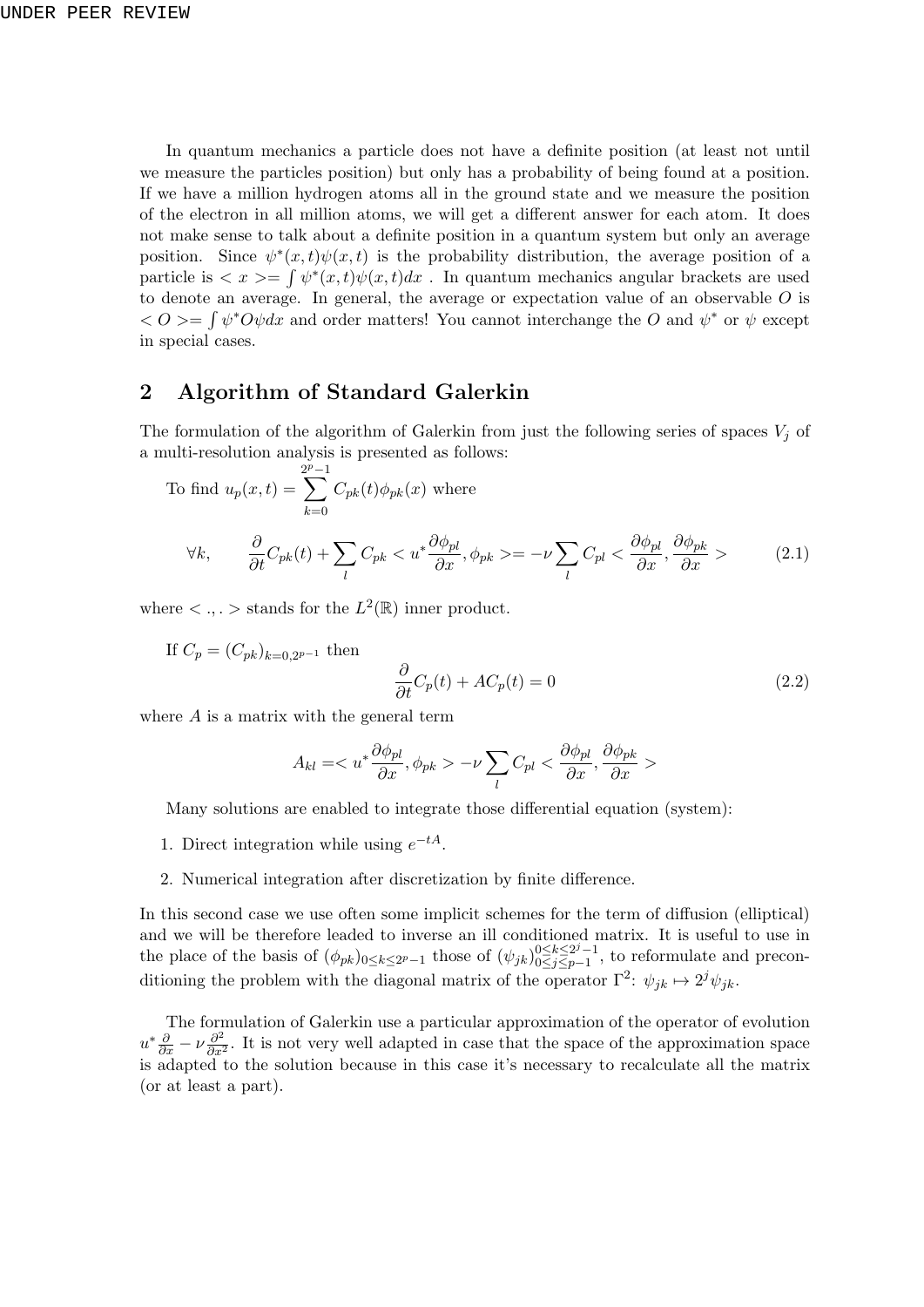## **3 Wavelet approaches**

#### **3.1 first approach**

We write a weak formulation while using one family of functions  $(\theta_{\lambda}(x))$ :

$$
\frac{\partial}{\partial t} < u, \theta_{\lambda} > +\frac{1}{2} < \frac{\partial u}{\partial x} u^*, \theta_{\lambda} > -\nu < \frac{\partial^2 u}{\partial x^2}, \theta_{\lambda} > = 0 \tag{3.3}
$$

and we discretize directly in time for example by an implicit Euler's scheme for the term of diffusion and explicit for the term  $u^*\frac{\partial u}{\partial x}$ .

If  $( $u^n, \theta_\lambda>$ ) are the news unknowns we have:$ 

$$
\frac{-}{\Delta t}+<\frac{1}{2}\frac{\partial u}{\partial x}u^*, \theta_{\lambda}>-\nu<\frac{\partial^2 u}{\partial x^2}, \theta_{\lambda}>=0
$$
\n(3.4)

that we write

$$
\langle (I - \Delta t \nu \frac{\partial^2}{\partial x^2}) u^{n+1}, \theta_\lambda \rangle = -\Delta t \langle (\frac{1}{2} \frac{\partial u}{\partial x} u^*)^n, \theta_\lambda \rangle + \langle u^n, \theta_\lambda \rangle = 0. \tag{3.5}
$$

We will choose now  $\theta_{\lambda}$  such that  $\langle (I - \Delta t \nu \frac{\partial^2}{\partial x^2}), \theta_{\lambda} \rangle = \psi_{\lambda}$  where  $\psi_{\lambda}$  is a family of *r*-regular wavelets  $(r \geq 2)$ , then

$$
\langle u^{n+1}, \psi_{\lambda} \rangle = -\Delta t \langle \frac{1}{2} \frac{\partial u}{\partial x} u^* \rangle, \theta_{\lambda} \rangle + \langle u^n, \theta_{\lambda} \rangle, \tag{3.6}
$$

and

$$
u^{n+1} = \sum_{\lambda} (-\Delta t < \left(\frac{1}{2}\frac{\partial u}{\partial x}u^*\right), \theta_{\lambda} > + < u^n, \theta_{\lambda} >)\psi_{\lambda}.\tag{3.7}
$$

 $u^{n+1}$  is the exact solution of the discretized problem in time and  $\lambda$  describe a family of indices  $\Lambda_V$  then  $u^{n+1} = \sum_{\lambda} (u^n - \Delta t < (\frac{1}{2})$ 2  $\frac{\partial u}{\partial x}u^*$ ,  $\theta_{\lambda} > + < u^n, \theta_{\lambda} >$ ) $\psi_{\lambda}$  is the orthogonal propagation of  $u^{n+1}$  in *V*.

We know that some rapid algorithms of reconstruction allow to get  $u_V^{n+1}$  $v^{n+1}$  from its wavelets coefficients  $(u^n - \Delta t < (\frac{1}{2}))$ 2  $\frac{\partial u}{\partial x}u^*$ ,  $\theta_\lambda$  >).

The computation of these scalar products can be speedily done, indeed  $\theta_{\lambda}$  follows  $\psi_{\lambda}$ . Then, For all  $\epsilon$ , there exist one constant  $n_{\epsilon}$  such that, for all function  $f$ ,

$$
|< f - \pi_{V_{j+n_{\epsilon}}} f, \theta_{jk} >| \le C(f)\epsilon. \tag{3.8}
$$

 $n_{\epsilon}$  is independent of *j* which for a given  $\epsilon$ , some rapid algorithms (in tree) can be used to compute the scalar product  $\langle f, \theta_{jk} \rangle$ .

This approach leads to some rapid and adaptative algorithms. The obtained numerical results compare favorably to those obtained by classical approaches in term of precision and cost (see Table 1).

The computation of some nonlinear terms in the initial equation  $(u^2)$  is a real difficulty in the case of adaptative spaces. Indeed, in this case, the collocation approaches are difficult even though there are the most efficient in the case of regular spaces  $(V_i)$  holding interpolative functions.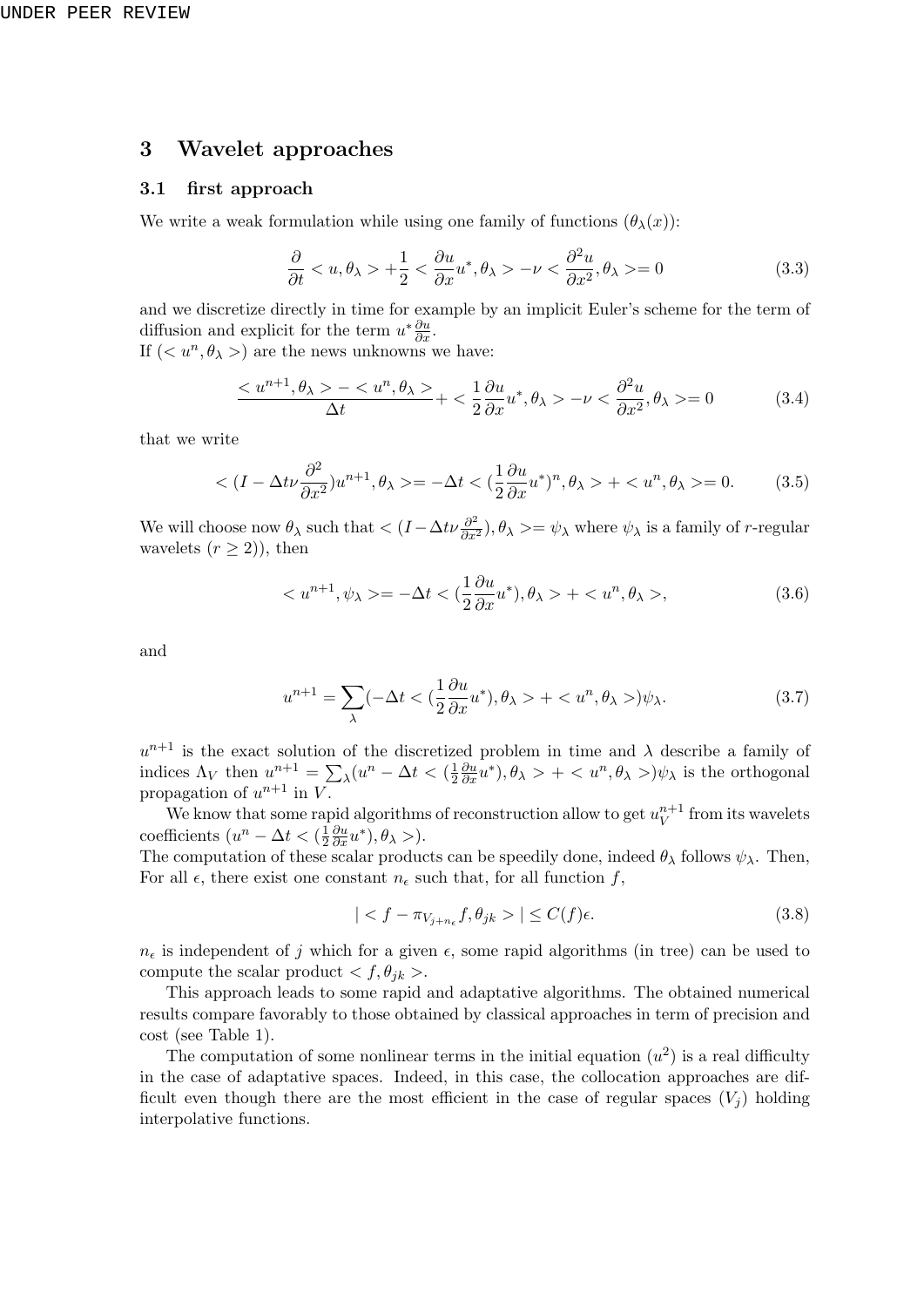| Algorithm                        | $2\pi T_{max}$ | $S_{max}/2$ |                        | dimension  |
|----------------------------------|----------------|-------------|------------------------|------------|
| $V^{(n)} = V_8$                  | 1.64           | 150.3       | no oscillations        | 256        |
| $V^{(n)} = V_7$                  | 1.63           | 135.0       | localized oscillations | 128        |
| $V^{(n)}$ adapted                | 1.64           | 150.3       | no oscillations        | $\leq 104$ |
| Fourier pseudospectral $n = 128$ | 1.62           | 134.8       | spread oscillations    | 128        |

Table 1: Comparison of some different methods

#### **3.2 Second approach**

Starting from the discretized equation in time and for  $\theta_{\lambda} = \psi_{\lambda}$  we write

$$
\langle (I - \Delta t \nu \frac{\partial^2}{\partial x^2}) u^{n+1}, \psi_\lambda \rangle = -\Delta t \langle \frac{1}{2} \frac{\partial (u^* u)^n}{\partial x}, \psi_\lambda \rangle + \langle u^n, \psi_\lambda \rangle = 0, \quad (3.9)
$$

and if we define  $(I - \Delta t \nu \frac{\partial^2}{\partial x^2}) \psi_\lambda = \theta'_\lambda$ , we have:

$$
\langle u^{n+1}, \theta'_{\lambda} \rangle = -\Delta t \langle \frac{1}{2} \frac{\partial u u^*}{\partial x}, \psi_{\lambda} \rangle + \langle u^n, \psi_{\lambda} \rangle \tag{3.10}
$$

 $\theta'_{\lambda}$  and  $\theta_{\lambda}$  are two bi-orthogonal families and  $\Pi_{\Lambda} u^{n+1} = \sum_{\lambda \in \Lambda} \langle u^{n+1}, \theta'_{\lambda} \rangle \theta_{\lambda}$ .

As compared to the first approach, the difficulty is not to compute the scalar product  $\langle u^{n+1}, \theta_\lambda \rangle$  since it is the wavelets coefficients of  $u^n - \frac{\Delta t}{2}$ 2  $\frac{\partial}{\partial x}(uu^*)$  but to "rebuild"  $\Pi_{\Lambda}u^{n+1}$ from the sum  $\sum \langle u^{n+1}, \theta'_{\lambda} \rangle \theta_{\lambda}$ .

Rapid algorithms are still available and inspired from those defined for homogeneous operators and the associated bi-orthogonal multi-resolutions analysis .

### **4 Algorithm for variable coefficient problem**

For a bounded Lipschitzienne real function  $a(x)$ , consider the problem:

$$
\begin{cases}\n(I - \frac{\partial}{\partial x}(a(x)\frac{\partial}{\partial x}))u = f \\
u(0) = u(1).\n\end{cases}
$$
\n(4.11)

The localization of the wavelets  $\psi_{jk}$  for big *j*, allows us to think that in order to such values of *j*, the operator  $(-a(k2^{-j}\frac{\partial^2}{\partial x^2})$  is close to the operator  $L^{-1}$  when we apply it to the wavelets  $\psi_{jk}$ . This is not realistic only for big *j* and, for the smooth part of the problem it's necessary to use a more classical approach.

In fact, we build an approximation of  $L^{-1}$  from the following theorem:

**Theorem 1** *: Consider*  $A_q$  *the approximation of Galerkin of*  $L^{-1}$  *in*  $V_q$  *by:* 

$$
A_q = \Pi_q^* (\Pi_q L \Pi_q^*) \Pi_q
$$

*where*  $\Pi_q$  *termed the projection in*  $V_q$  *and*  $\Pi_q^*$  *the extension of*  $V_q$  *in*  $L^2$ *. Define P<sup>q</sup> the operator as:*

$$
\psi_{jk} \mapsto P_q(\psi_{jk}) = \theta_{jk}, \quad where \quad -a(k2^{-j})\frac{\partial^2}{\partial x^2}\theta_{jk} = \psi_{jk}, \ \forall j \ge q
$$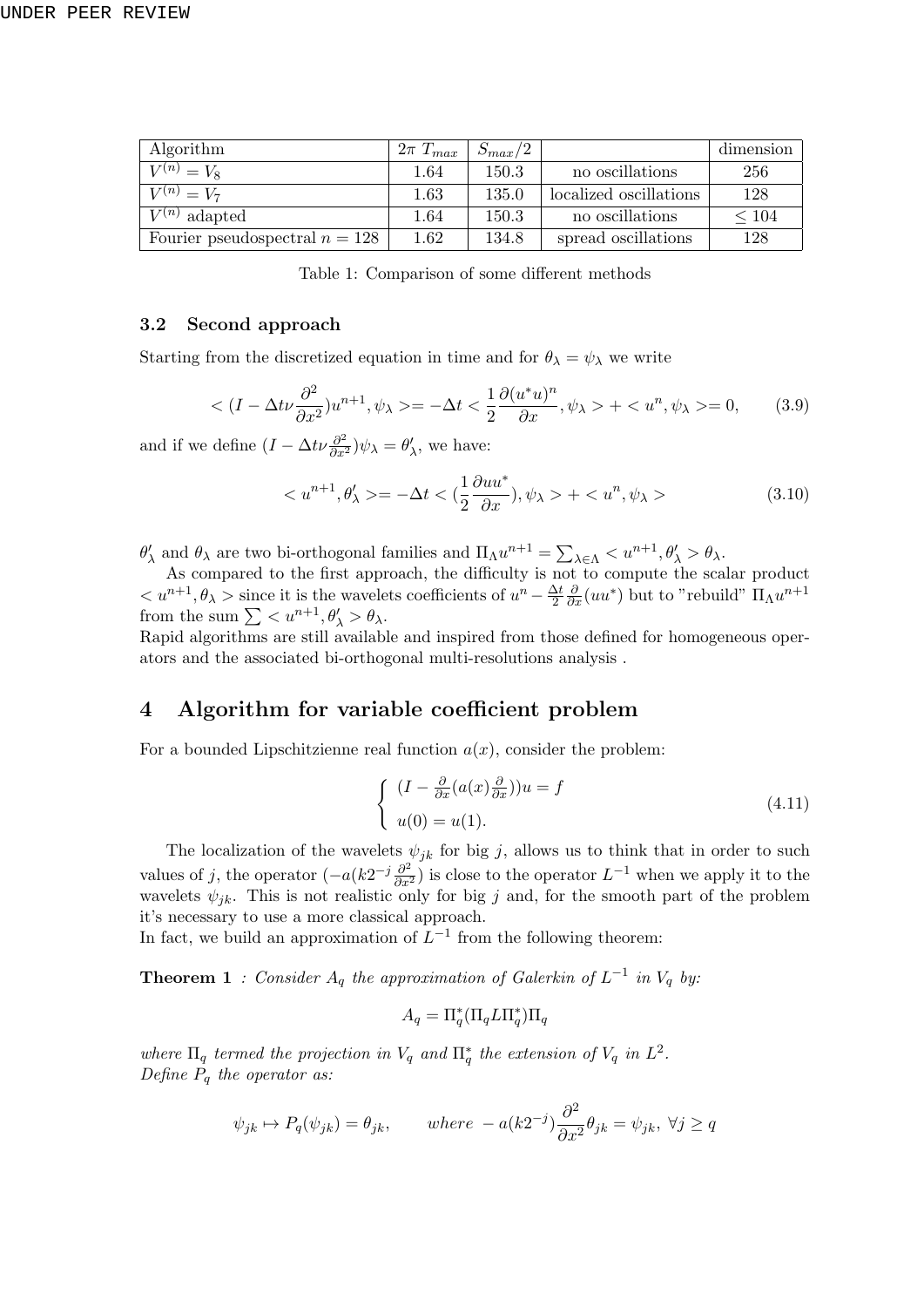$P_q = 0$  *on*  $V_q$ 

*so if*  $L(A_q + P_q) = I - u$ , there exists a constant *C* dependent of  $a(x)$  and of the multi*resolutions analysis such that*  $||u^2||_{L^2,L^2} \leq C2^{-q}$ . We get then  $P(u) \leq C2^{-q/2}$  and the *Neumann's serie* <sup>∑</sup>*<sup>∞</sup> k*=0  $u^k$  converge, it means that  $L^{-1} = (A_q + P_q) \sum_{k=1}^{\infty}$ *k*=1  $u^k$ .

A numerical algorithm is then possible and provides an approximation of  $L$  in  $V_p$  from the approximation of Galerkin of  $f$  in  $V_q$  ( $q < p$ ) and the diagonal operator of constant coefficients in the basis some  $(\psi_{jk})_{j\geq q, j\leq p-1}$ .



Figure 1: Time evolution of the numerical solution



Figure 2: Schrödinger's equation solution at various times.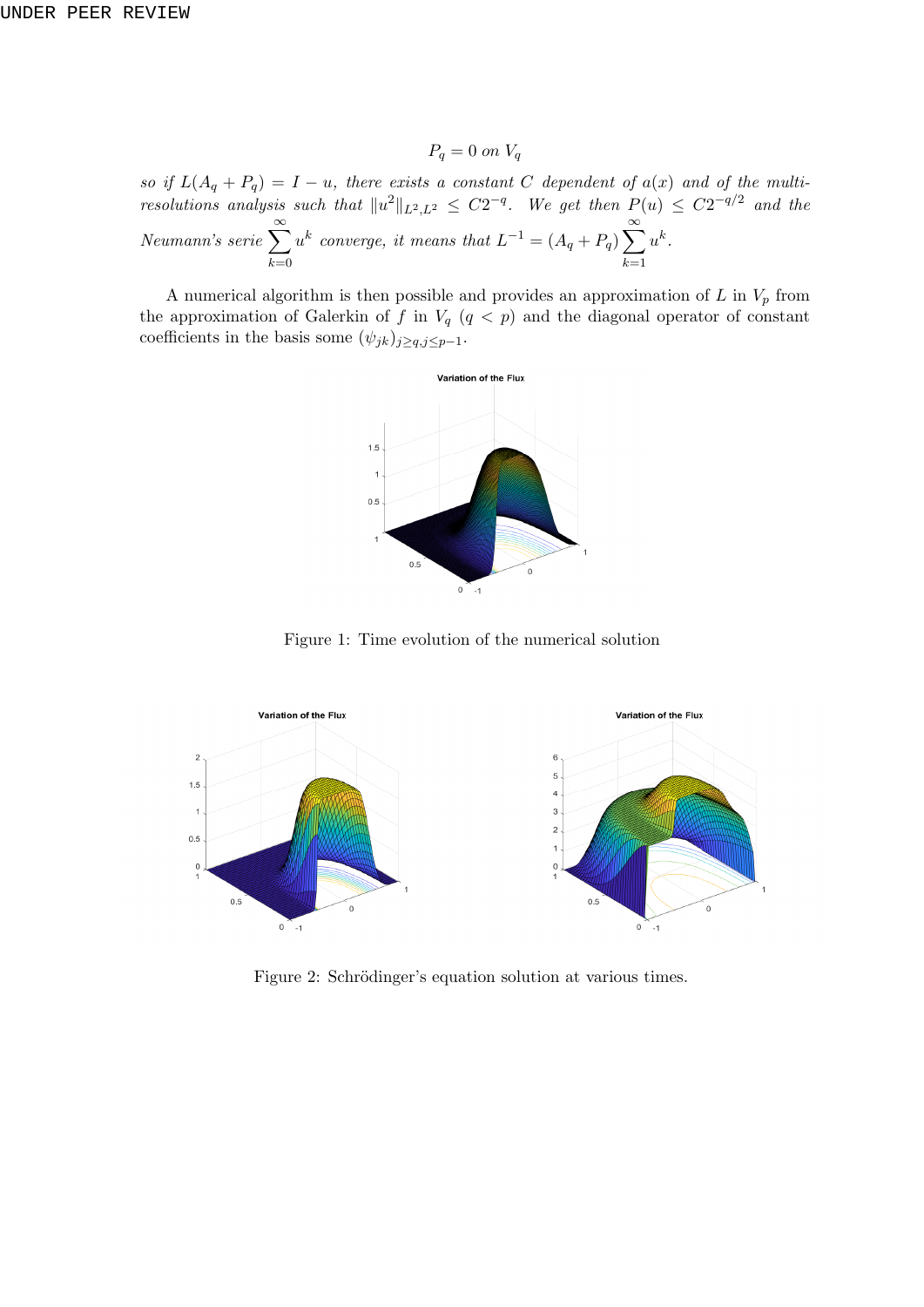

Figure 3: distribution function.

# **5 Conclusion**

The numerical resolution of Schrödinger's equation has been performed using different approaches. These approaches are based on the wavelet representation of the space of the approximation. Comparison with other classical algorithms is given and an approach for the variable coefficient problem is proposed. Extensions to realistic problems with different boundary conditions and multidimension are our future research.

### **References**

- [1] M. J. Ablowitz, B. Prinari, and A. D. Trubatch,*Discrete and continuous nonlinear Schrödinger systems*, London Mathematical Society Lecture Note Series, vol. 302, Cambridge University Press, Cambridge, (2004).
- [2] J.D.Cole, *On a quasilinear parabolic equations occuring an aerodynamics, Quart. Appl. Math.* **9**, 225-236, (1951).
- [3] E.Hopf, *The partial differential equation*  $u_t + uu_x = \nu u_{xx}$ , *Commun. Pure. Appl. Math.* **3**, 201-230, (1950)
- [4] A. Arico, C. van der Mee, and S. Seatzu,*Structured matrix numerical solution of the nonlinear Schrödinger equation by the inverse scattering transform*, Electron. J. Differential Equations (2009), No. 15, 21.
- [5] G.Adomian, *Explicit solutions of nonlinear partial differential equations, Appl.Math.Comput.* 88, 117-126, (1997).
- [6] Y.Meyer, *Ondelettes et Operateurs 1: Ondelettes, Hermann*. (1990).
- [7] I.Daubechies, *Orthonormal Bases of compactly supported wavelets, Comm.Pure.Appl.Math.* 41, 906-966, (1988).

bibitem 21 C.Chui, *An introduction to wavelets, Academic Press Inc.* (1992).